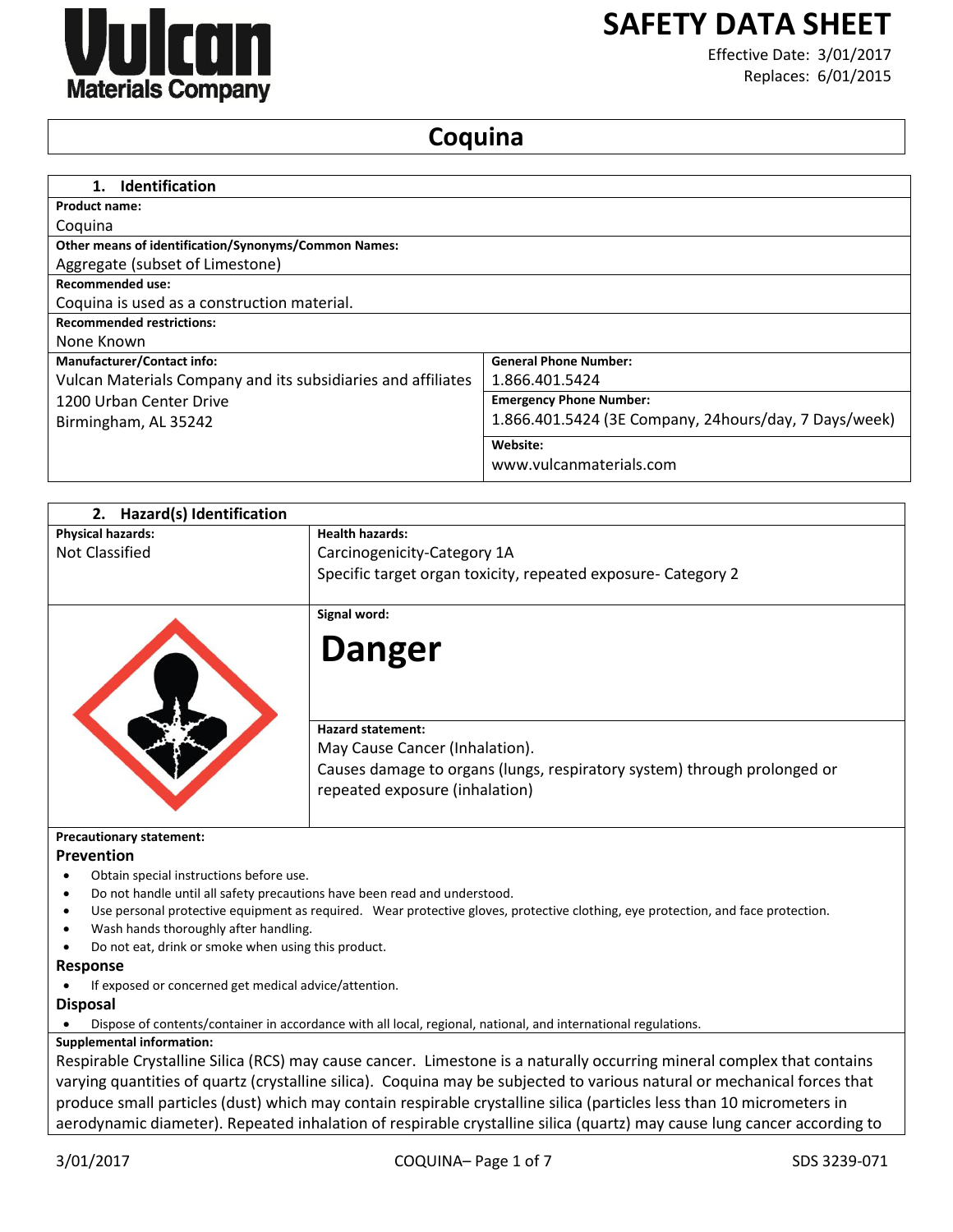IARC, NTP; ACGIH states that it is a suspected cause of cancer. Other forms of RCS (e.g., tridymite and cristobalite) may also be present or formed under certain industrial processes.

| <b>Composition/information on ingredients</b><br>З. |                   |     |
|-----------------------------------------------------|-------------------|-----|
| <b>Chemical name</b>                                | <b>CAS number</b> | %   |
| Coquina*                                            | None              | 100 |
| *Composition varies naturally-                      |                   |     |
| typically contains some quartz                      | 14808-60-7        | ⋗   |
| (crystalline silica)                                |                   |     |

# **4. First-aid measures**

**Inhalation:**

Remove to fresh air. Dust in throat and nasal passages should clear spontaneously. Contact a physician if irritation persists or if breathing is difficult.

**Eyes:**

Immediately flush eye(s) with plenty of clean water for at least 15 minutes, while holding the eyelid(s) open. Occasionally lift the eyelid(s) to ensure thorough rinsing. Beyond flushing, do not attempt to remove material from eye(s). Contact a physician if irritation persists or later develops. **Skin:**

Wash affected areas thoroughly with mild soap and fresh water. Contact a physician if irritation persists.

**Ingestion:**

If person is conscious do not induce vomiting. Give large quantity of water and get medical attention. Never attempt to make an unconscious person drink.

#### **Most important symptoms/effects, acute and delayed:**

Dust may irritate the eyes, skin, and respiratory tract. Breathing respirable crystalline silica-containing dust for prolonged periods in the workplace can cause lung damage and a lung disease called silicosis. Symptoms of silicosis may include (but are not limited to) shortness of breath, difficulty breathing with or without exertion; coughing; diminished work capacity; diminished chest expansion; reduction of lung volume; right heart enlargement and/or failure. **Indication of immediate medical attention and special treatment needed:**

Not all individuals with silicosis will exhibit symptoms of the disease. However, silicosis can be progressive and symptoms can appear even years after exposures have ceased. Persons with silicosis have an increased risk of pulmonary tuberculosis infection.

#### **For emergencies contact 3E Company at 1.866.401.5424 (24 hours/day, 7 days/week).**

#### **5. Fire-fighting measures**

**Suitable extinguishing media:**

This product is not flammable. Use fire-extinguishing media appropriate for surrounding materials.

**Unsuitable extinguishing media:**

None known.

**Specific hazards arising from the chemical:**

Contact with powerful oxidizing agents may cause fire and/or explosions (see section 10 of SDS).

**Special protective equipment and precautions for firefighters:**

Use protective equipment appropriate for surrounding materials.

**Fire-fighting equipment/instructions:**

No unusual fire or explosion hazards noted. Not a combustible dust.

**Specific methods:**

The presence of this material in a fire does not hinder the use of any standard extinguishing medium. Use extinguishing medium for surrounding fire.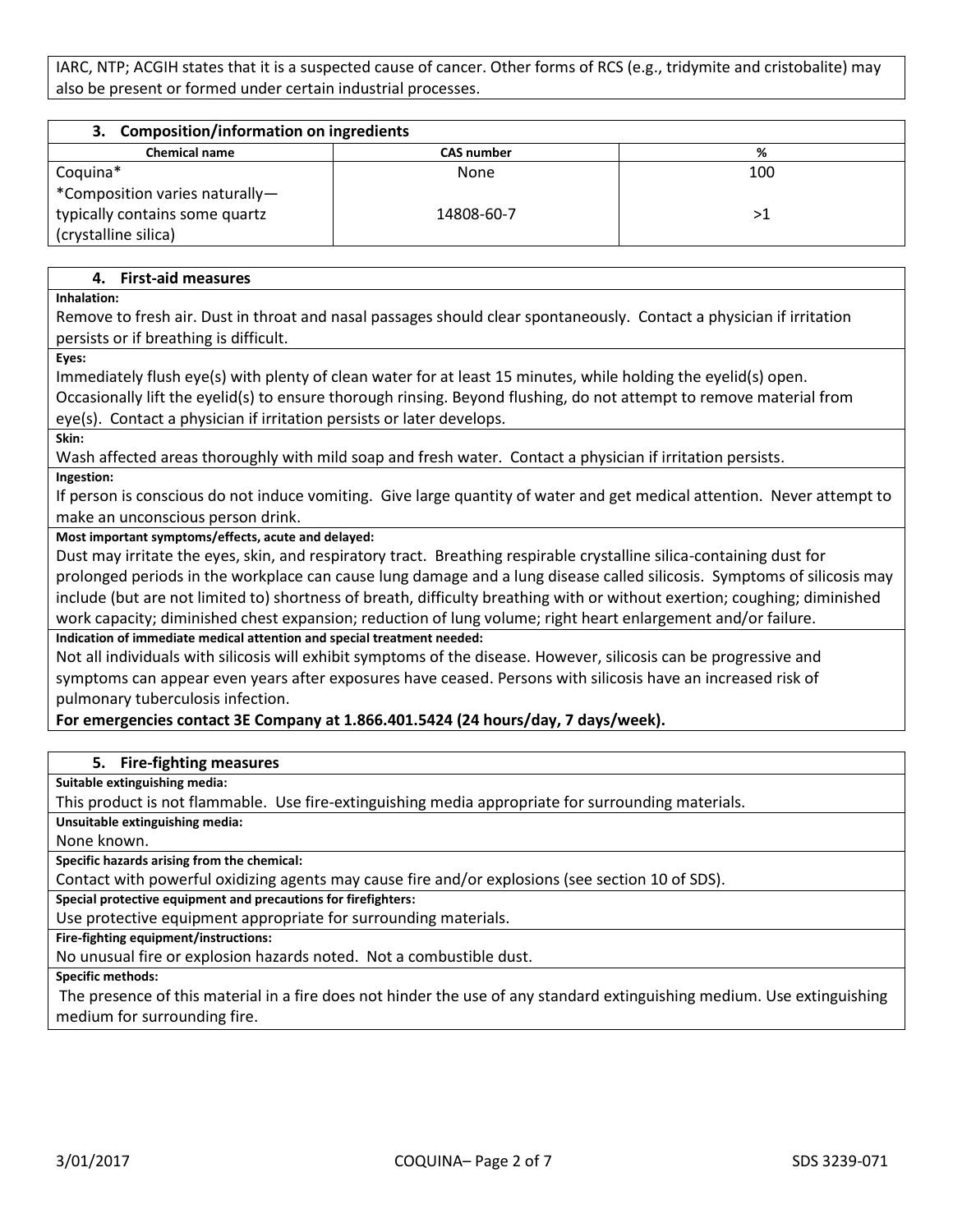# **6. Accidental release measures**

**Personal precautions, protective equipment and emergency procedures:**

Persons involved in cleanup processes should first observe precautions (as appropriate) identified in Section 8 of this SDS. **For emergencies, contact 3E Company at 1-866-401-5424 (24 hours/day, 7 days/week)**.

**Environmental precautions:**

Prevent from entering into sewers or drainage systems where it can harden and clog flow.

#### **Methods and materials for containment and cleaning up:**

Spilled material, where dust is generated, may overexpose cleanup personnel to respirable crystalline silica-containing dust. Do not dry sweep or use compressed air for clean-up. Wetting of spilled material and/or use of respiratory protective equipment may be necessary.

# **7. Handling and storage**

**Precautions for safe handling:**

Respirable crystalline silica-containing dust may be generated during processing, handling, and storage. Use personal protection and controls identified in Section 8 of this SDS as appropriate.

**Conditions for safe storage, including any incompatibilities:**

Do not store near food, beverages, or smoking materials.

#### **8. Exposure controls/personal protection**

**Legend:**

NE = Not Established; PEL = Permissible Exposure Limit; TLV = Threshold Limit Value; REL = Recommended Exposure Limit; OSHA = Occupational Safety and Health Administration; MSHA = Mine Safety and Health Administration; NIOSH = National Institute for Occupational Safety and Health; ACGIH = American Conference of Governmental Industrial Hygienists

|                                                                              | <b>OSHA/MSHA</b>                                                                                                                                | <b>ACGIH</b>                                | <b>NIOSH</b>                              |
|------------------------------------------------------------------------------|-------------------------------------------------------------------------------------------------------------------------------------------------|---------------------------------------------|-------------------------------------------|
| Component                                                                    | PEL                                                                                                                                             | <b>TLV</b>                                  | <b>REL</b>                                |
| Limestone (Calcium Carbonate)                                                | 15 mg/m <sup>3</sup> (total dust)                                                                                                               | 10 mg/m <sup>3</sup> (total dust as calcium | 15 mg/m <sup>3</sup> (total dust)         |
|                                                                              | 5 mg/m <sup>3</sup> (respirable fraction)                                                                                                       | carbonate)                                  | 5 mg/m <sup>3</sup> (respirable fraction) |
| Respirable dust containing silica                                            | 10 mg/m <sup>3</sup> ÷ (% silica + 2)                                                                                                           | Use Respirable Silica TLV                   | Use Respirable Silica REL                 |
| Total dust containing silica                                                 | MSHA: 30 mg/m <sup>3</sup> $\div$ (% silica + 3)                                                                                                | <b>NE</b>                                   | <b>NE</b>                                 |
| Respirable Crystalline Silica (quartz)                                       | OSHA: $0.05 \text{ mg/m}^3$ (PEL)<br>OSHA: 0.025 mg/m <sup>3</sup> (Action Level)<br>MSHA: Use Respirable Dust<br>containing Silica PEL (above) | 0.025 mg/m <sup>3</sup>                     | 0.05 mg/m <sup>3</sup>                    |
| Respirable Tridymite and Cristobalite<br>(other forms of crystalline silica) | OSHA: Use respirable crystalline<br>silica PEL<br>MSHA: 1/2 of respirable dust<br>containing silica PEL                                         | 0.025 mg/m <sup>3</sup>                     | 0.05 mg/m <sup>3</sup>                    |

#### **Exposure Guidelines:**

Total dust containing silica, respirable silica-containing dust and respirable crystalline silica (quartz) levels should be monitored regularly to determine worker exposure levels. Exposure levels in excess of allowable exposure limits should be reduced by all feasible engineering controls, including (but not limited to) wet suppression, ventilation, process enclosure, and enclosed employee workstations.

#### **Engineering Controls:**

Activities that generate dust require the use of general ventilation, local exhaust and/or wet suppression methods to maintain exposures below allowable exposure limits.

#### **Eye Protection:**

Safety glasses with side shields should be worn as minimum protection. Dust goggles should be worn when excessively (visible) dusty conditions are present or are anticipated.

#### **Skin Protection (Protective Gloves/Clothing):**

Use gloves to provide hand protection from abrasion. In dusty conditions, use long sleeve shirts. Wash work clothes after each use.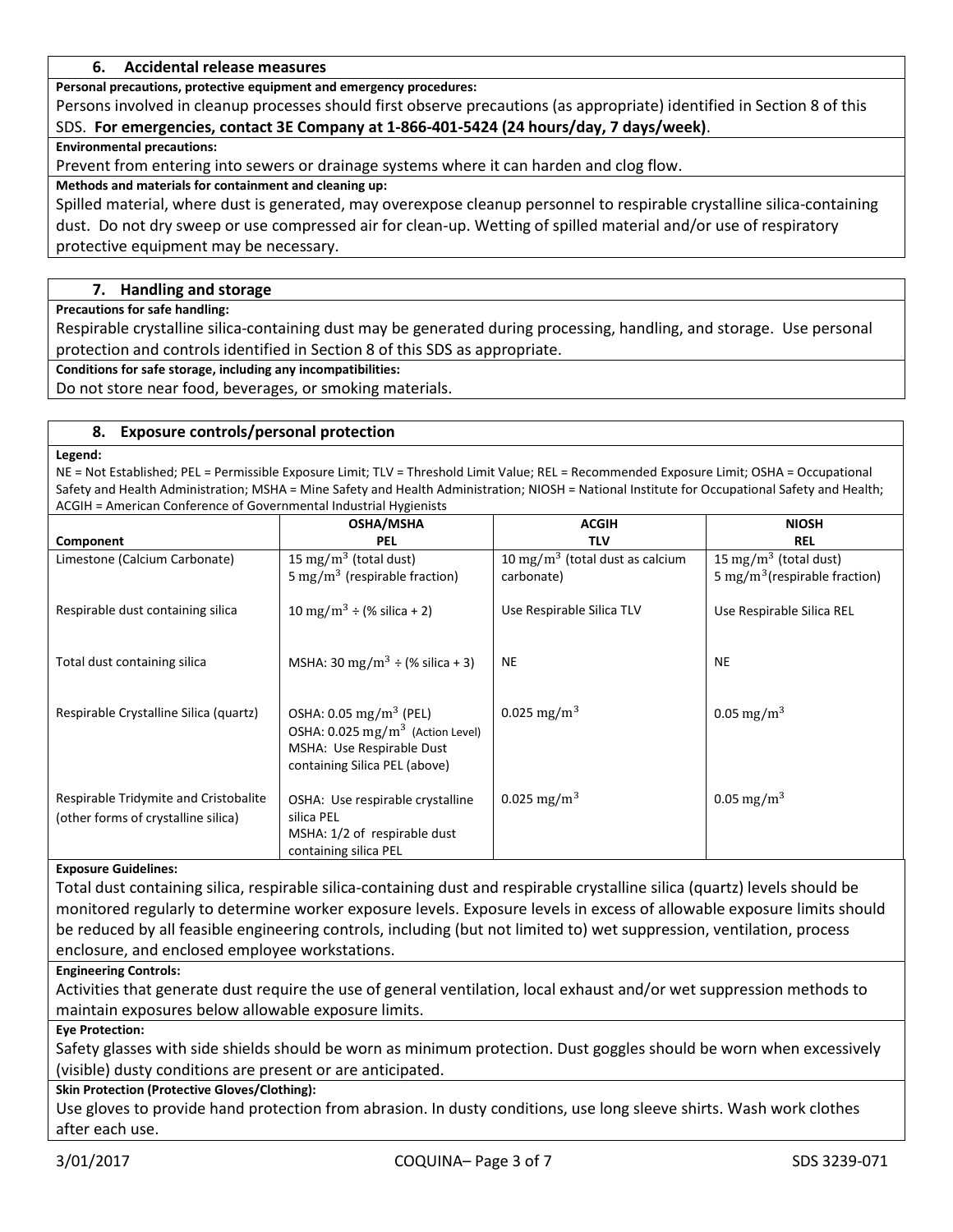#### **Respiratory Protection:**

All respirators must be NIOSH-approved for the exposure levels present. (See NIOSH Respirator Selection Guide). The need for respiratory protection should be evaluated by a qualified safety and health professional. Activities that generate dust require the use of an appropriate dust respirator where dust levels exceed or are likely to exceed allowable exposure limits. For respirable silica-containing dust levels that exceed or are likely to exceed an 8-hour timeweighted average (TWA) of 0.25  $\rm mg/m^3$ , a high efficiency particulate filter respirator must be worn at a minimum; however, if respirable silica-containing dust levels exceed or are likely to exceed an 8-hour TWA of 1.25  $\rm mg/m^3$  an airpurifying, full-face respirator or equivalent is required. Respirator use must comply with applicable MSHA (42 CFR 84) or OSHA (29 CFR 1910.134) standards, which include provisions for a user training program, respirator inspection, repair and cleaning, respirator fit testing, medical surveillance and other requirements.

# **9. Physical and chemical properties**

| Appearance:                                                                    |                                          |                                               |  |  |
|--------------------------------------------------------------------------------|------------------------------------------|-----------------------------------------------|--|--|
| Angular gray, white and tan particles ranging in size from powder to boulders. |                                          |                                               |  |  |
| Odor:                                                                          | PH:                                      | <b>Decomposition temperature:</b>             |  |  |
| No odor.                                                                       | Not applicable                           | Not applicable                                |  |  |
| Melting point/freezing point:                                                  | Initial boiling point and boiling range: | Flash point:                                  |  |  |
| Not applicable                                                                 | Not applicable                           | Non-combustible                               |  |  |
| <b>Evaporation rate:</b>                                                       | Flammability:                            | Upper/lower flammability or explosive limits: |  |  |
| Not applicable                                                                 | Not applicable                           | Not applicable                                |  |  |
| Vapor pressure:                                                                | <b>Relative density:</b>                 | Solubility:                                   |  |  |
| Not applicable                                                                 | Not applicable                           | 0                                             |  |  |
| Partition coefficient: n-octanol/water.                                        | <b>Autoignition temperature:</b>         | Specific Gravity (H2O = 1):                   |  |  |
| Not applicable                                                                 | Not applicable                           | $2.4 - 2.85$                                  |  |  |

#### **10. Stability and reactivity**

#### **Reactivity:**

Not reactive under normal use.

**Chemical stability:**

Stable under normal temperatures and pressures.

**Possibility of hazardous reactions:**

None under normal use.

**Conditions to avoid (e.g., static discharge, shock or vibration):**

Contact with incompatible materials should be avoided (see below). See Sections 5 and 7 for additional information. **Incompatible materials:**

Silica ignites on contact with fluorine and is incompatible with acids, aluminum, ammonium salts and magnesium. Silica reacts violently with powerful oxidizing agents such as fluorine, boron trifluoride, chlorine trifluoride, manganese trifluoride, and oxygen difluoride yielding possible fire and/or explosions. Silica dissolves readily in hydrofluoric acid producing a corrosive gas – silicon tetrafluoride.

**Hazardous decomposition products:**

Respirable crystalline silica-containing dust may be generated. When heated, quartz is slowly transformed into tridymite (above 860°C/1580°F) and cristobalite (above 1470°C/2678°F). Both tridymite and cristobalite are other forms of crystalline silica.

# **11. Toxicological information**

**Primary Routes of Exposure:**

Inhalation and contact with the eyes and skin.

**Symptoms related to the physical, chemical, toxicological characteristics**

**Inhalation:**

Dusts may irritate the nose, throat and respiratory tract by mechanical abrasion. Coughing sneezing and shortness of breath may occur.

Symptoms of silicosis may include (but are not limited to) shortness of breath, difficulty breathing with or without exertion; coughing; diminished work capacity; diminished chest expansion; reduction of lung volume; right heart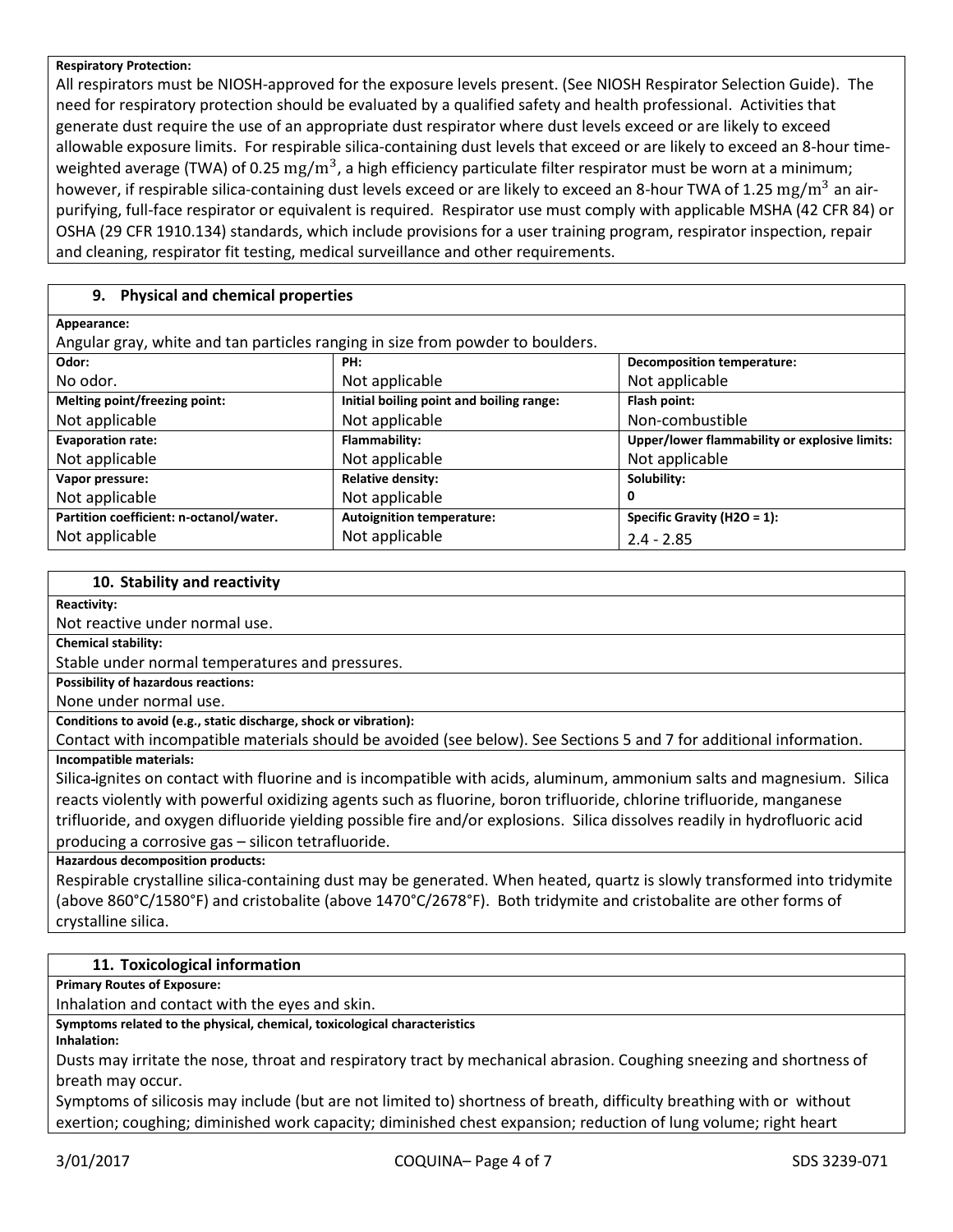enlargement and/or failure. Persons with silicosis have an increased risk of pulmonary tuberculosis infection.

# **Eye Contact:**

Dust particles can scratch the eye causing tearing, redness, a stinging or burning feeling, or swelling of the eyes with blurred vision.

# **Skin Contact:**

Dust particles can scratch and irritate the skin with redness, an itching or burning feeling, swelling of the skin, and/or rash.

**Ingestion:**

Expected to be practically non-toxic. Ingestion of large amounts may cause gastrointestinal irritation including nausea, vomiting, diarrhea, and blockage.

# **Medical Conditions Aggravated by Exposure:**

Irritated or broken skin increases chance of contact dermatitis. Pre-existing medical conditions that may be aggravated by exposure include disorders of the eye, skin and lung (including asthma and other breathing disorders). Smoking tobacco will impair the ability of the lungs to clear themselves of dust.

**Delayed and immediate effects and also chronic effects from short- and long-term exposure:**

Prolonged overexposure to respirable dusts in excess of allowable exposure limits can cause inflammation of the lungs leading to possible fibrotic changes, a medical condition known as pneumoconiosis.

Prolonged and repeated overexposure to high levels of respirable crystalline silica-containing dust may cause a chronic form of silicosis, an incurable lung disease that may result in permanent lung damage or death. Chronic silicosis generally occurs after 10 years or more of overexposure; a more accelerated type of silicosis may occur between 5 and 10 years of higher levels of prolonged and repeated overexposure. In early stages of silicosis, not all individuals will exhibit symptoms (signs) of the disease. However, silicosis can be progressive, and symptoms can appear at any time, even years after exposure has ceased.

Repeated overexposures to very high levels of respirable crystalline silica for periods as short as six months may cause acute silicosis. Acute silicosis is a rapidly progressive, incurable lung disease that is typically fatal. Symptoms include (but are not limited to): shortness of breath, cough, fever, weight loss, and chest pain.

Respirable dust containing newly broken crystalline silica particles has been shown to be more hazardous to animals in laboratory tests than respirable dust containing older crystalline silica particles of similar size. Respirable crystalline silica particles which had aged for sixty days or more showed less lung injury in animals than equal exposures to respirable dust containing newly broken particles of respirable crystalline silica.

There are reports in the literature suggesting that excessive respirable crystalline silica exposure may be associated with autoimmune disorders and other adverse health effects involving the kidney. In particular, the incidence of scleroderma (thickening of the skin caused by swelling and thickening of fibrous tissue) appears to be higher in silicotic individuals. To date, the evidence does not conclusively determine a causal relationship between silica exposure and these adverse health effects.

# **Carcinogenicity:**

Epidemiology studies on the association between respirable crystalline silica exposure and lung cancer have had both positive and negative results. There is some speculation that the source, type, and level of exposure of respirable crystalline silica may play a role. Studies of persons with silicosis indicate an increased risk of developing lung cancer, a risk that increases with the level and duration of exposure. It is not clear whether lung cancer develops in non-silicotic patients. Several studies of silicotics do not account for lung cancer confounders, especially smoking, which have been shown to increase the risk of developing lung disorders, including emphysema and lung cancer.

In October 1996, an IARC Working Group designated respirable crystalline silica as carcinogenic (Group 1). In 2012, an IARC Working Group re-affirmed that inhalation of crystalline silica was a known human carcinogen. The NTP's Report on Carcinogens, 9th edition, lists respirable crystalline silica as a "known human carcinogen." In the year 2000, the American Conference of Governmental Industrial Hygienists (ACGIH) listed respirable crystalline silica (quartz) as a suspected human carcinogen (A-2). These classifications are based on sufficient evidence of carcinogenicity in certain experimental animals and on selected epidemiological studies of workers exposed to respirable crystalline silica.

**Additional information on toxicological-effects: Acute toxicity:** Not classified

**Skin corrosion/irritation:** Not classified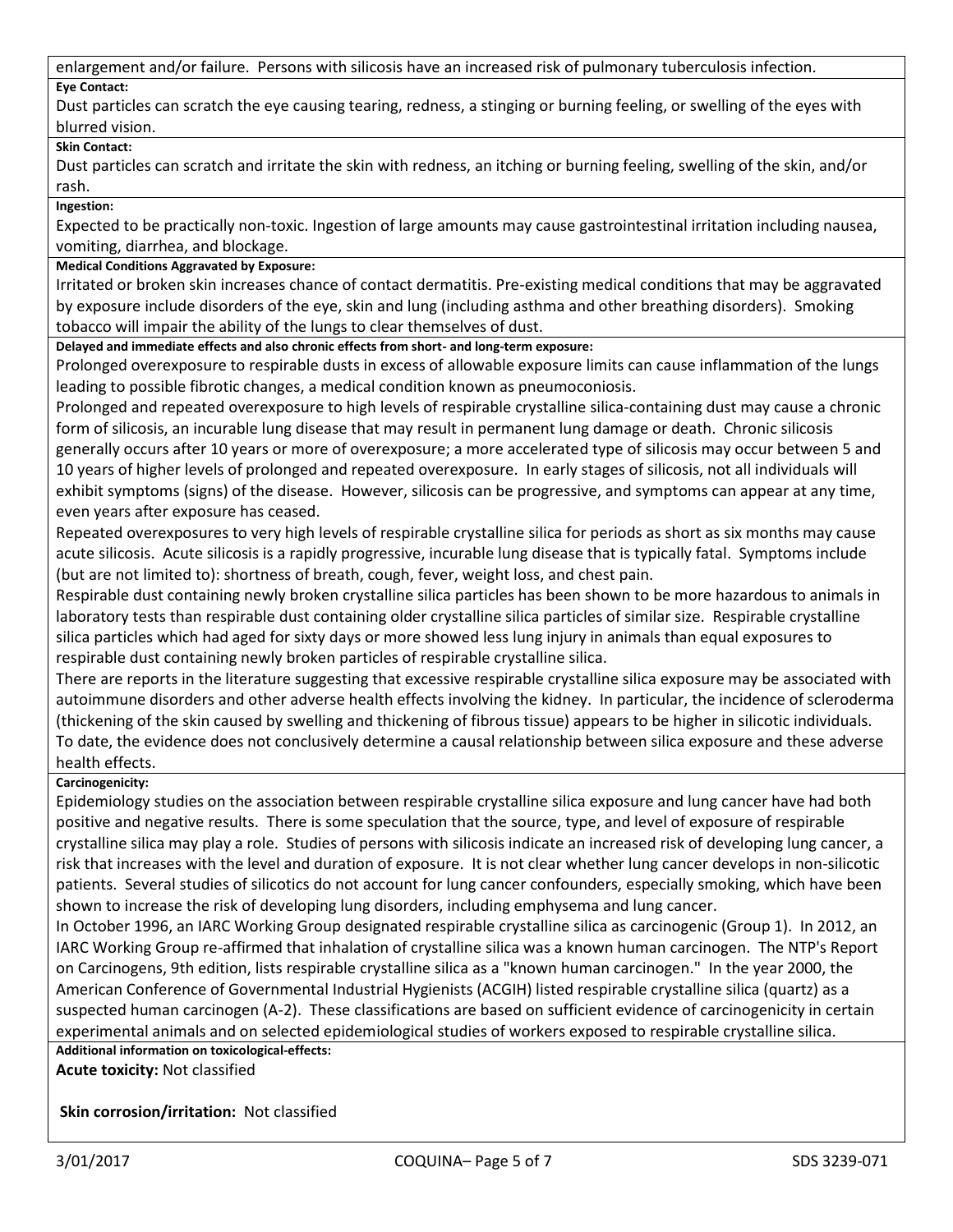**Serious eye damage/eye irritation:** Not classified

**Respiratory sensitization:** Not classified.

**Skin sensitization:** Not classified.

**Germ cell Mutagenicity:** Not classified

**Carcinogenicity:** May cause cancer (Inhalation).

**Reproductive toxicity:** Not classified

**Specific target organ toxicity - single exposure:** Not classified

**Specific target organ- toxicity – repeated exposure:** Causes damage to organs (lungs, respiratory system) through prolonged or repeated exposure (inhalation)

**Aspiration toxicity:** Not classified (not applicable- solid material)

| 12. Ecological information                              |
|---------------------------------------------------------|
| Ecotoxicity (aquatic and terrestrial, where available): |
| Not determined                                          |
| Persistence and degradability:                          |
| Not determined                                          |
| <b>Bioaccumulative potential:</b>                       |
| Not determined                                          |
| Mobility in soil:                                       |
| Not determined                                          |
| Other adverse effects:                                  |
| Not determined                                          |

# **13. Disposal considerations**

**Safe handling and disposal of waste:**

Place contaminated materials in appropriate containers and dispose of in a manner consistent with applicable federal, state, and local regulations. Prevent from entering drainage, sewer systems, and unintended bodies of water. It is the responsibility of the user to determine, at the time of disposal, whether product meets criteria for hazardous waste. Product uses, transformations, mixture and processes, may render the resulting material hazardous.

| 14. Transport information      |
|--------------------------------|
| <b>UN Number:</b>              |
| Not regulated.                 |
| UN Proper shipping name:       |
| Not regulated.                 |
| <b>Transport Hazard class:</b> |
| Not applicable.                |
| Packing group, if applicable:  |
| Not applicable.                |
| Marine pollutant (Yes/No):     |
| Not applicable.                |
|                                |

#### **15. Regulatory information**

**Toxic Substances Control Act (TSCA):**

The components in this product are listed on the TSCA Inventory or are exempt.